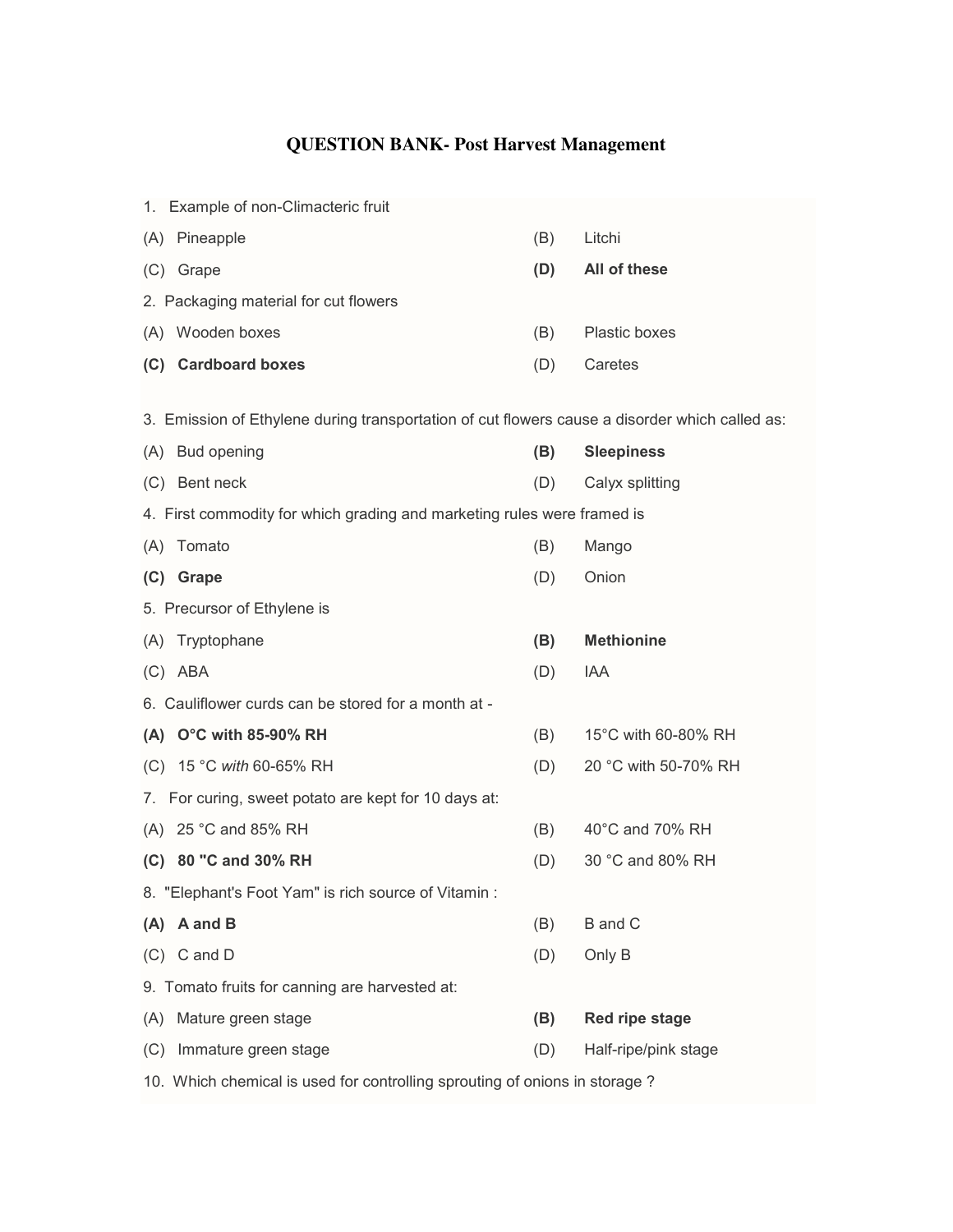| (A) | <b>Maleic Hydrazide (MH)</b>                                                                 | (B) | Ethylene $(C_2H_4)$       |  |  |  |
|-----|----------------------------------------------------------------------------------------------|-----|---------------------------|--|--|--|
|     | $(C)$ GA,                                                                                    | (D) | All of these              |  |  |  |
|     | 11. Melons for distant marketing arc picked at:                                              |     |                           |  |  |  |
| (A) | Half-slip stage                                                                              | (B) | Full-slip stage           |  |  |  |
| (C) | <b>Green mature stage</b>                                                                    | (D) | None of these             |  |  |  |
|     | 12. For distant marketing, tomato fruits are harvested at:                                   |     |                           |  |  |  |
|     | (A) Immature green stage                                                                     | (B) | <b>Mature green stage</b> |  |  |  |
|     | (C) Turning stage                                                                            | (D) | Red ripe stage            |  |  |  |
|     | 13. For Low Sugar content, potato tubers are stored at:                                      |     |                           |  |  |  |
|     | $(A) 5^{\circ}C$                                                                             | (B) | 10 °C                     |  |  |  |
|     | $(C) 15^{\circ}C$                                                                            | (D) | $20^{\circ}$ C            |  |  |  |
|     | 14. For long-term storage, potato should be stored at:                                       |     |                           |  |  |  |
|     | $(A)$ 0-5°C                                                                                  | (B) | $5-10^{\circ}$ C          |  |  |  |
| (C) | $10-15^{\circ}$ C                                                                            | (D) | 15-20°C                   |  |  |  |
|     | 15. Tomato fruits for processing, are picked at:                                             |     |                           |  |  |  |
|     | (A) Pink stage                                                                               | (B) | Hard ripe stage           |  |  |  |
|     | (C) Over ripe stage                                                                          | (D) | Mature stage              |  |  |  |
|     | 16. For longer storage of cucumber fruits, the temperature should be                         |     |                           |  |  |  |
|     | $(A) 5^{\circ}C$                                                                             | (B) | $10^{\circ}$ C            |  |  |  |
|     | $(C)$ 20°C                                                                                   | (D) | $25^{\circ}$ C            |  |  |  |
|     | 17. The Limiting Amino acid in green vegetables is:                                          |     |                           |  |  |  |
| (A) | Arginine                                                                                     | (B) | Lysine                    |  |  |  |
| (C) | <b>Methionine</b>                                                                            | (D) | Tryptophan                |  |  |  |
|     | 18. Staple vegetable in Indian diet                                                          |     |                           |  |  |  |
| (A) | Tomato                                                                                       | (B) | Cauliflower               |  |  |  |
| (C) | <b>Potato</b>                                                                                | (D) | Chilli                    |  |  |  |
| 19. | <b>Potato content Carbohydrate:</b>                                                          |     |                           |  |  |  |
| (A) | 12%                                                                                          | (B) | 22%                       |  |  |  |
|     | $(C)$ 32%                                                                                    | (D) | 42%                       |  |  |  |
|     | 20. Common refrigerant used in cold storage in our country<br>Carbide<br>(A) Ethylene<br>(B) |     |                           |  |  |  |
| (C) | Ammonia                                                                                      | (D) | Sodium Bcnzoatc           |  |  |  |